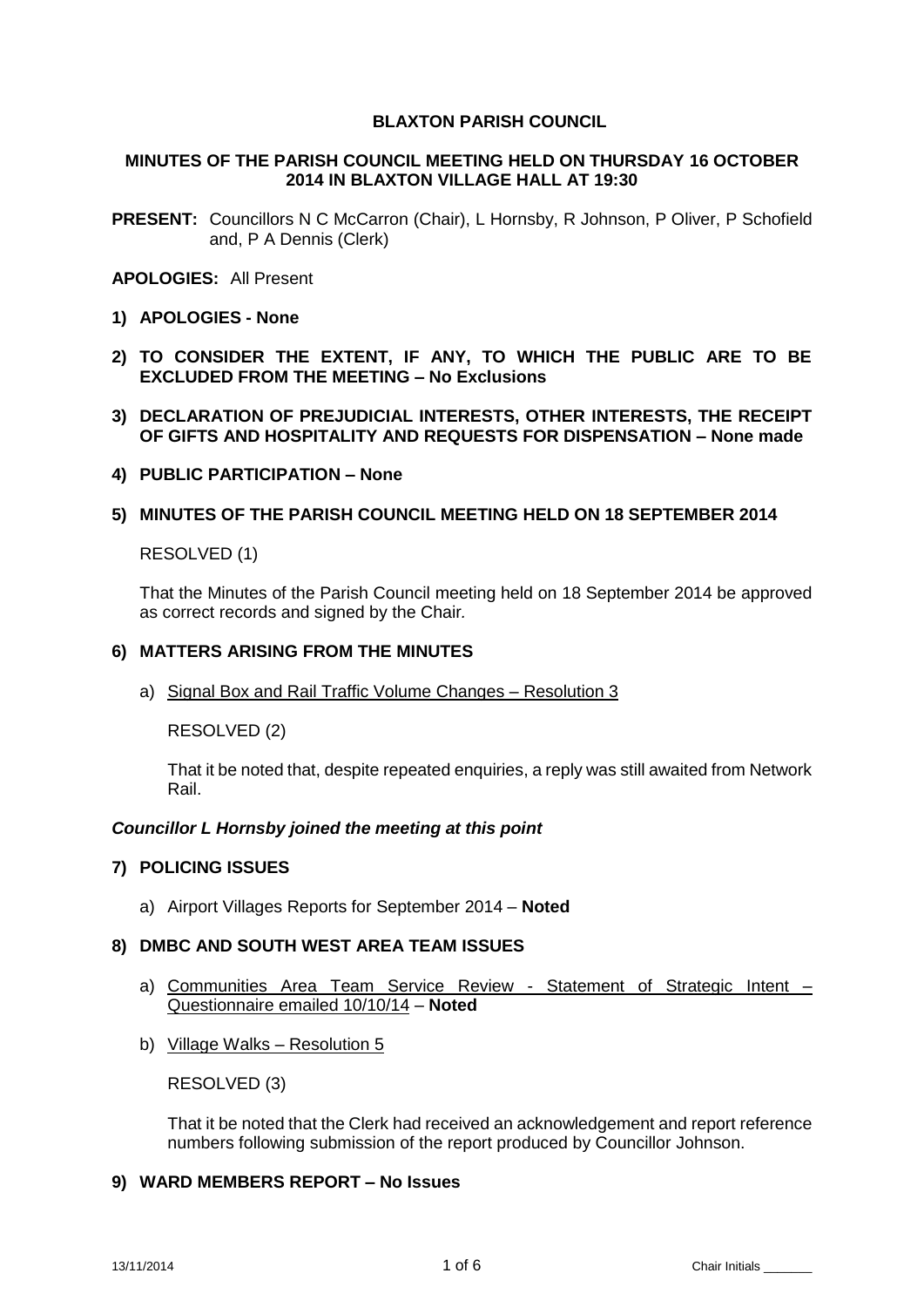### **10) ELECTORAL REVIEW OF DONCASTER: FURTHER DRAFT RECOMMENDATIONS AND NOTE TO PCJCC MEMBERS – Noted**

# **11) ACCOUNTS AND FINANCIAL MATTERS**

# a) October 2014 Payments

RESOLVED (4)

That the following payments be approved for payment by internet banking on 17 October 2014:-.

| Payee/Invoice                                          | <b>Description</b>                                                                                            | <b>Net</b> | <b>VAT</b> | <b>Total</b> |
|--------------------------------------------------------|---------------------------------------------------------------------------------------------------------------|------------|------------|--------------|
| 1415 Limited (Mr Flag) - 3446                          | 6' x 4' Union Flag                                                                                            | 84.10      | 16.82      | 100.92       |
| <b>Veolia Environmental Services</b><br>$-$ OP/I448493 | BPF grass cutting 5 and<br>19/10/14                                                                           | 67.88      | 13.58      | 81.46        |
| DMBC-20847137                                          | Dog Waste Bins 23/06/14 -<br>14/09/14 - 3 bins @ £5.15 each<br>for 12 weeks                                   | 185.40     | 37.08      | 222.48       |
| Need A Hand Ltd - 1470                                 | Replant 3 Planters, water and<br>feed 26/09/14                                                                | 260.00     | 0.00       | 260.00       |
| Need A Hand Ltd - 1472                                 | BPF - 15/10/14 Strim, tidy and<br>apply herbicide to fence and<br>boundary lines - Quote<br>approved 18/09/14 | 265.00     | 0.00       | 265.00       |
| Need A Hand Ltd - 1473                                 | BPF - Supply and fit 2 No. bench<br>supports 15/10/14                                                         | 60.00      | 0.00       | 60.00        |
| Need A Hand Ltd - 1474                                 | JPF Strim, clear ramp, apply<br>herbicide 15/10/14                                                            | 50.00      | 0.00       | 50.00        |
| P A Dennis                                             | Salary October 2014                                                                                           | 274.25     | 0.00       | 274.25       |
| P A Dennis                                             | Office, Telephone, Broadband<br>Allowance June/July 2014                                                      | 47.00      | 0.00       | 47.00        |
| <b>HMRC</b>                                            | <b>M7 Contributions</b>                                                                                       | 71.40      | 0.00       | 71.40        |
| P A Dennis                                             | <b>Reimbursement for Know How</b><br>Cloud Backup 26/09/14 -<br>25/09/15                                      | 29.95      | 0.00       | 29.95        |
| <b>BDO LLP - 1315604</b>                               | External Audit 2013/14                                                                                        | 100.00     | 20.00      | 120.00       |
| Viking - 333280                                        | 3 HP364XL Black Ink, 3<br>HP364XL C, Y, M inks, 5 Reams<br>A4 paper                                           | 87.93      | 17.59      | 105.52       |
| Total Payments to be made on 17/10/14                  |                                                                                                               |            |            | 1,687.98     |

b) Bank Reconciliation September 2014 – Received and noted

c) Balances against the Precept to 16 October 2014 – Received and noted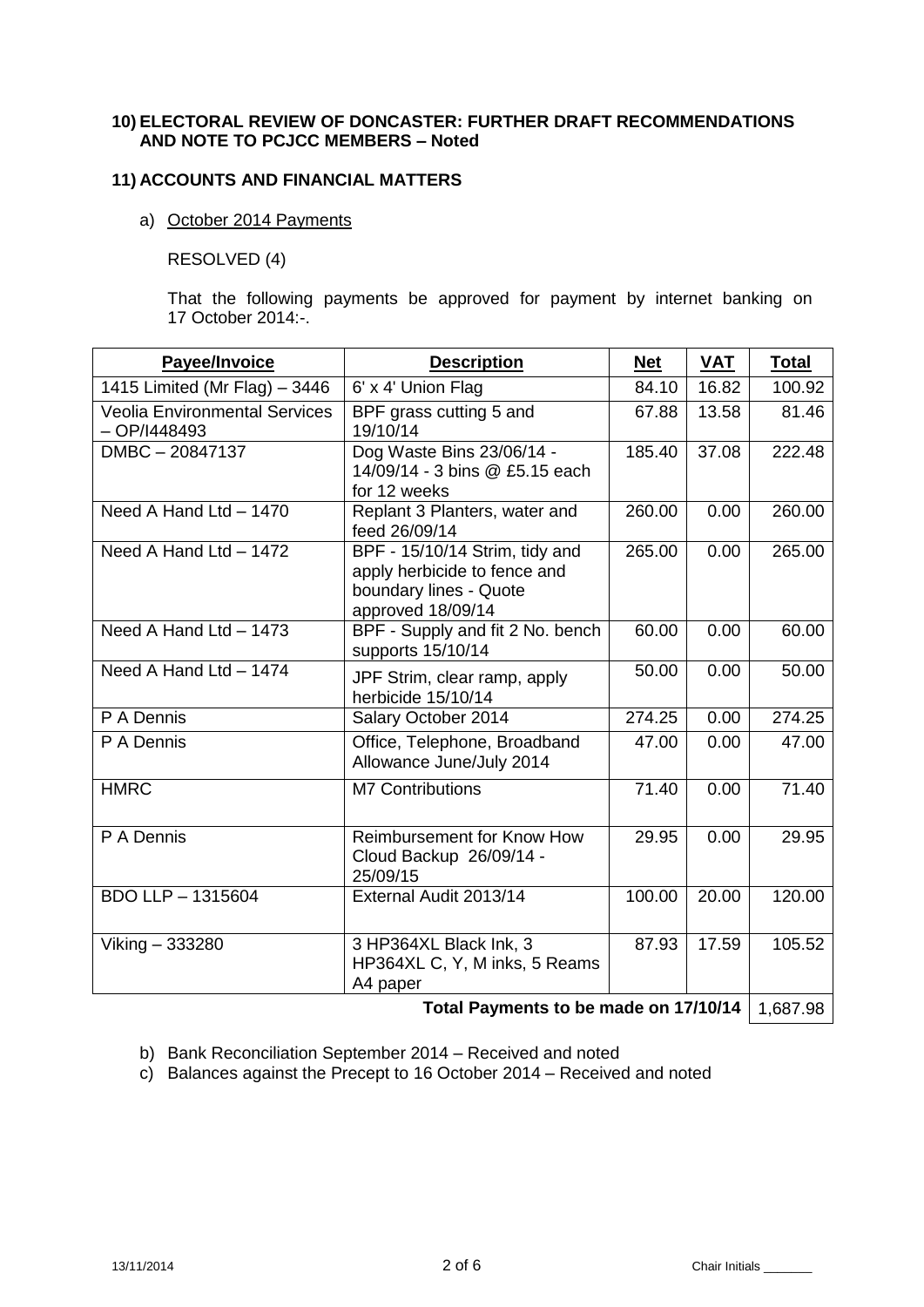d) Draft Revised Financial Regulations

RESOLVED (5)

That consideration of the draft revised Financial Regulations issued by email on 14 October 2014 be deferred for consideration at the next Parish Council meeting.

e) External Audit for 2013/14

RESOLVED (6)

That the completed Annual Return for 2013/14 be received and approved.

RESOLVED (7)

That the 'External Audit Issues Arising Report' be received and that the following Action Plan be agreed:-

**Accounting Statement not approved by 30 June 2014** – note the requirement and recognise that this was not possible for 2013/14 due to the cancellation of the June 2014 Parish Council meeting which would have been inquorate.

**Minor Issue – Annual Return does not add up by £1** – note that the Annual Return had been completed in accordance with the guidance included on page 2 of the return form which requires that all figures are rounded to the nearest pound and that the Clerk be requested to check guidance manuals on this issue.

**Internal Auditor Recommendations** – note that the Internal Auditor's recommendations had been accepted at the Parish Council meeting on 10 July 2014 (Resolution 14).

# **12) GOVERNANCE**

RESOLVED (8)

- a) Publication of Government response to the Consultation on a Transparency Code for Local Councils/Parish Meetings (turnover not exceeding £25,000) - **Noted**
- b) YLCA Advice Note Number 22 Recording Parish Council Meetings and Recording Office Decisions made under Delegated Powers

Adoption of the draft Policy on the Effective Management of Recording Meetings was considered together with a considerably shorter version, suggested by Councillor Johnson, which could be incorporated within Standing Orders.

RESOLVED (9)

That a decision on this issue be deferred until the next meeting

RESOLVED (10)

That it be noted that no action was required in relation to the recording of decisions made by the Clerk under delegated powers since the Council had not granted any powers to the Clerk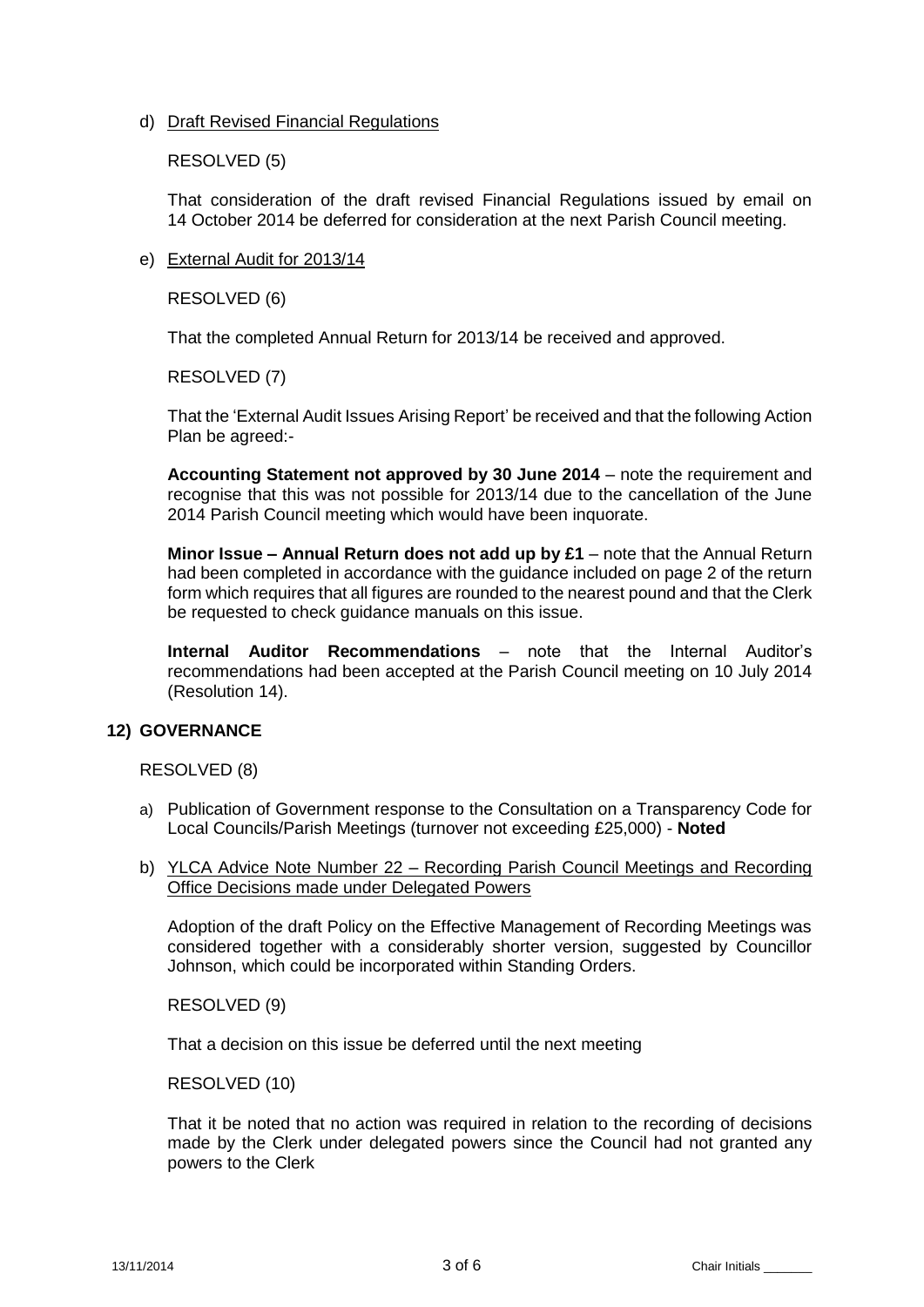- c) NALC Legal Briefing L02-14 Amendment to Standing Orders to reflect the change in the law relating recording Parish Council meetings – **Deferred pending a decision on 12(b) above**
- d) NALC Legal Topic Note LTN5 Parish and Community Council Meetings **Noted**
- e) NALC Legal Topic Note LTN1 Councils' Powers to Discharge Their Functions **Noted**
- f) Statutory Instrument No.2095(2014) **Noted**

# **13) PLANNING**

- a) Planning Applications **None**
- b) Summerfields Estate Green Space Resolution 14

RESOLVED (11)

That it be noted that draft documents to progress the designation of a village green would be presented at the next meeting.

c) DMBC – Withdrawal of Doncaster Sites and Development Plan Document and preparation of a single Local Plan

RESOLVED (12)

That DMBC be requested to include the Garage Plot on New Street, Blaxton as a development area for older persons' housing.

### **14) CHAIR'S REPORT**

The Chair reported on the following issues:-

a) Finningley Post Office – Parking

RESOLVED (13)

That the Post Office owner be advised that DMBC and the Airport would probably be able to give advice about opportunities for extending parking facilities.

- b) Parish Councils' Joint Consultative Committee Presentation on Fracking attended by Chair and Clerk on 30 September 2014 – **Oral report noted**
- c) Parish Council Notice Board

RESOLVED (14)

That the Clerk be requested to obtain quotations for a selection of suitable notice boards and styles.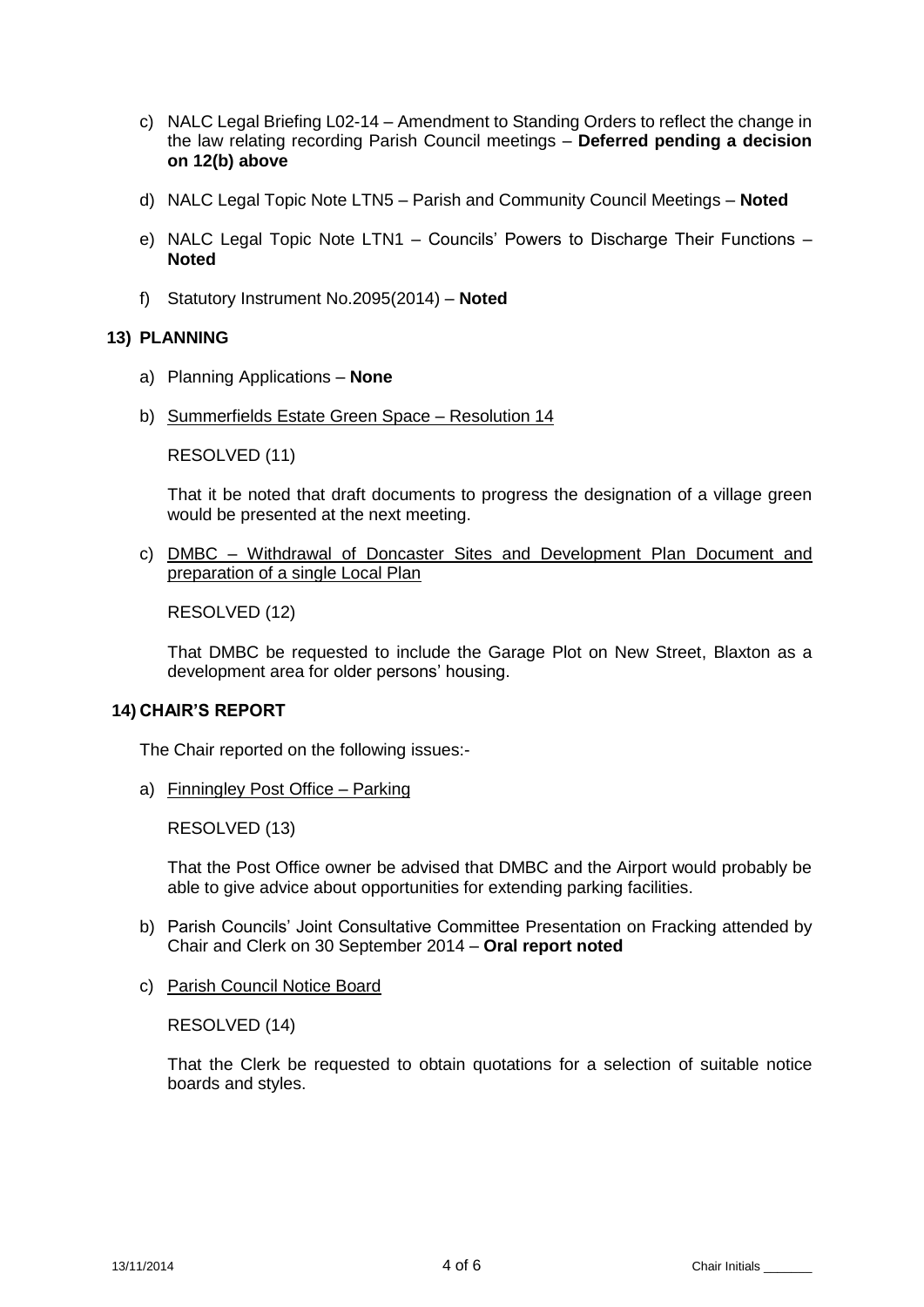d) Hedges – Station Road

RESOLVED (15)

That it be noted that there was a dispute about responsibility for the hedge on Station Road which borders the Airport and that a meeting was to be held on 20 October 2014 with Airport and DMBC representatives to discuss this issue and other boundary issues of concern.

e) Newsletter

RESOLVED (16)

That Members be requested to provide items for inclusion in a future Newsletter.

f) Airport Consultative Committee 16 October 2014

The Chair reported on the meeting of the Airport Consultative Committee held on the morning of 16 October 2014 which included interesting information on Vulcan XH558 which is currently based at the Airport and, plans for an Engineering School.

RESOLVED (17)

That the report be noted,

## **15) BLAXTON PLAYING FIELD**

a) Play Equipment for Toddlers

RESOLVED (18)

That the Clerk be requested to discuss the supply of the following items from the Suppliers indicated and report back with firm costs at the next meeting.

Sutcliffe Play – Springie Buggie

Wicksteed Playgrounds – Cockerel Rocker and Roller, Cockerel 2 Way Rocker and Donkey Springer

### **16) BLAXTON VILLAGE HALL**

a) Request for Grant 2015/16

RESOLVED (19)

That the request for a grant of £1,600 to assist with heating, electricity and cleaning costs be considered as part of the budget process at the next meeting.

- b) Draft Minutes of Meeting held on 25 September 2014 **Noted**
- c) Letter from Mell Builders relating to Restrictive Covenant Preventing Access Gates onto Back Lane – **Noted**